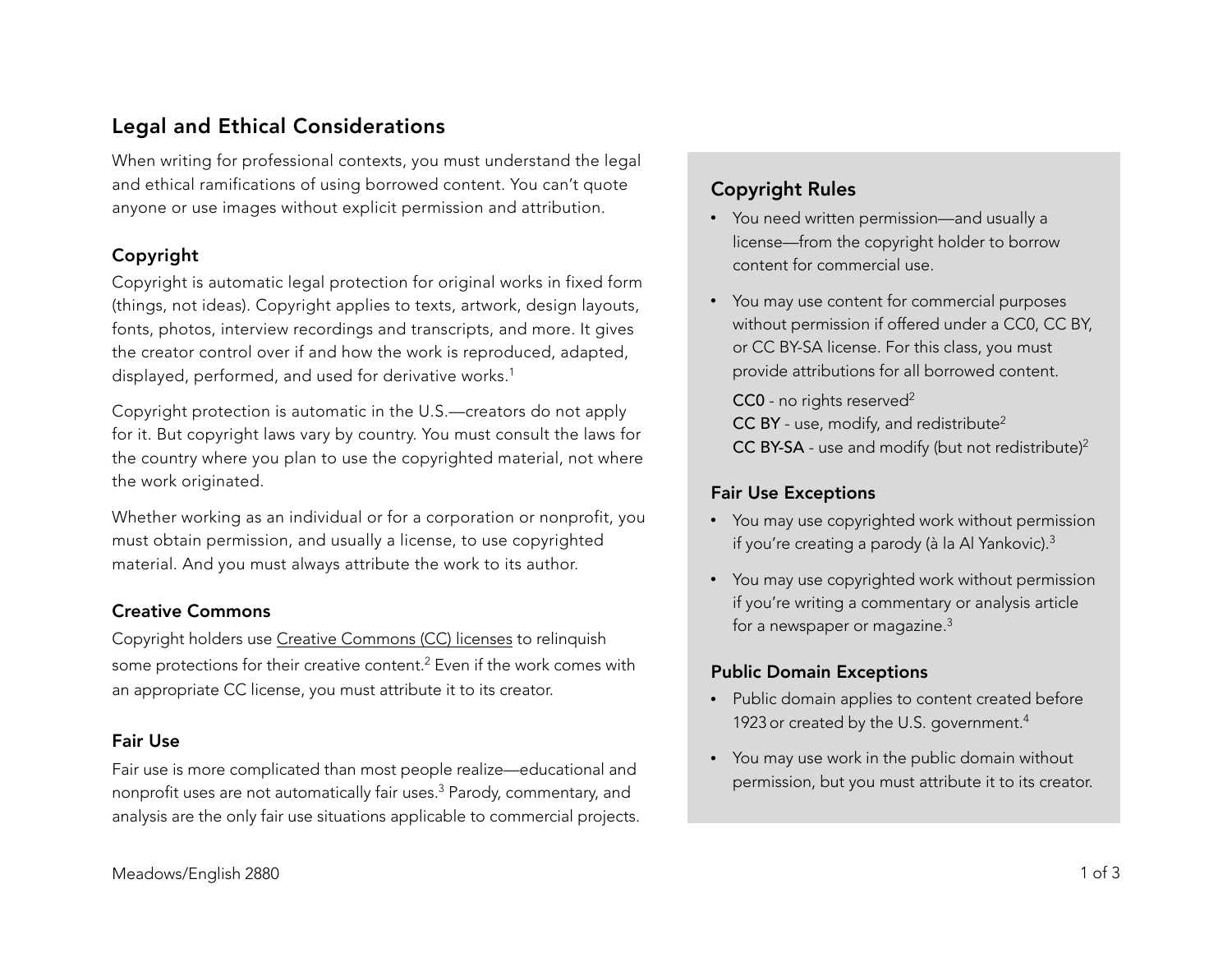#### Public Domain

Images, videos, songs, texts, and other materials in the public domain are not under copyright protection, but you must include an attribution if you use all or part of the work in your project. U.S. government-produced publications are automatically in the public domain,<sup>4</sup> but public domain is difficult to determine for other materials.

Very few creative works you find online are actually in the public domain. You cannot trust public domain notations on images and other content uploaded by individuals unless you are sure the work was created before 1923.4 Always assume online content has full copyright protection.

#### Trademark

A trademark is a word, name, or symbol (like a logo) that distinguishes one company or individual from others. Trademark protects the company name, trade symbol, and sometimes its slogans.5

U.S. trademarks must be registered through the United States Patent and Trademark Office (USPTO). Once registered, a trademark can't be copied or used by another individual or organization, at least not legally.<sup>5</sup>

Courts consider "likelihood-of-confusion" to determine trademark infringement, which can apply even if the symbols in question are for products or services in different industries.5

### Right of Publicity

Right of Publicity protects the face, defining features, name, and voice of an individual. These laws are determined at the state level and apply to everyone, but most focus on celebrities and athletes.<sup>6</sup> You can't legally use someone's name or any part of their likeness without written consent. Children are protected under right of publicity and other laws.

## Public Domain and CC Resources

The sites below feature pubic domain and CClicensed content. Check each item—especially music —to be sure it was created before 1923, or that it's offered under a CC0, CC BY, or CC BY-SA license. Always include attributions in your class projects.

#### Images and Icons

- [New York Public Library Public Domain](https://www.nypl.org/research/collections/digital-collections/public-domain)  Collections - public domain images
- Public Domain Images from the New York Times [via Wikimedia Commons - public domain images](https://commons.wikimedia.org/wiki/Category:Public_Domain_Images_from_the_New_York_Times)
- [Unsplash](https://unsplash.com/) CC0 photographs
- [Public Domain Archive](http://publicdomainarchive.com/) CC0 photographs
- [Splitshire](https://www.splitshire.com/)  CC0 photographs
- [Pixabay.com](http://pixabay.com)  CC0 photographs
- [TheNounProject.com](http://thenounproject.com) CC BY icons

#### Maps

- [NationalMap.gov](http://nationalmap.gov) public domain maps
- [OpenStreetMap.org](http://openstreetmap.org)  CC BY-SA maps

### **Music**

- [CCMixter.org](http://ccmixter.org) CC music (use only 0, BY, or BY-SA)
- [FreeMusicArchive.org](http://freemusicarchive.org/search/?quicksearch=) CC music (see above)